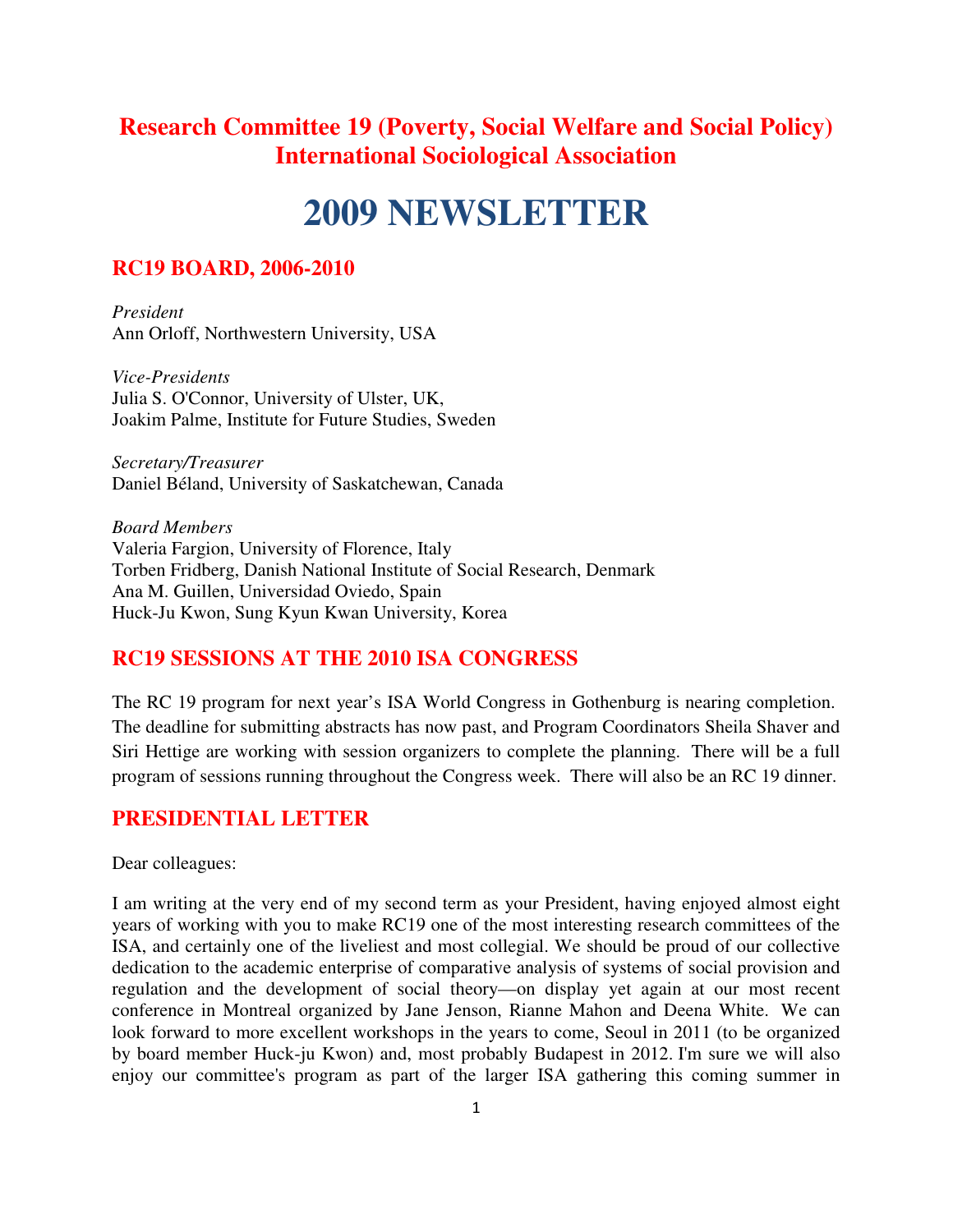Göteborg**,** organized by Sheila Shaver and Siri Hettige. Soon you will be hearing from Stein Ringen, past RC19 president and chair of our nominations committee, about our upcoming election, and I trust you will offer your best efforts to those we elect, as you have to me, for which I am most grateful.

Yours,

Ann Shola Orloff

President of the Research Committee 19 International Sociological Association Professor of Sociology and Gender Studies Director, Program in Gender Studies Northwestern University Evanston, Illinois, USA

# **EMPLOYMENT OPPORTUNITIES**

### **Microdata Expert at the Luxembourg Income Study (LIS)**

A Non-Profit Data Archive and Research Center in Luxembourg (starting date: January 2010, or as soon as possible).

Duration: 24-month position, with the possibility of extension. Shorter length is also negotiable.

The work will include:

-- harmonizing and documenting microdata in the areas of income, expenditures/consumption, employment, and demographics

- -- contributing to the conceptual framework underlying the harmonization process and practices
- -- working with data providers and
- -- assisting and instructing data users

#### Required:

- -- PhD or MA degree (or equivalent experience)
- -- experience with surveys or datasets from *low-income* and/or *middle-income* countries
- -- substantial experience working with microdata
- -- substantial experience producing or managing datasets
- -- good command of programming in a major statistical package
- -- proficiency in English (the working language in the LIS office)

Priority will be given to applicants with:

- -- experience working with income, expenditure and/or consumption data
- -- experience working with labor market data
- -- experience working with data on assets/wealth and/or debt
- -- knowledge of SAS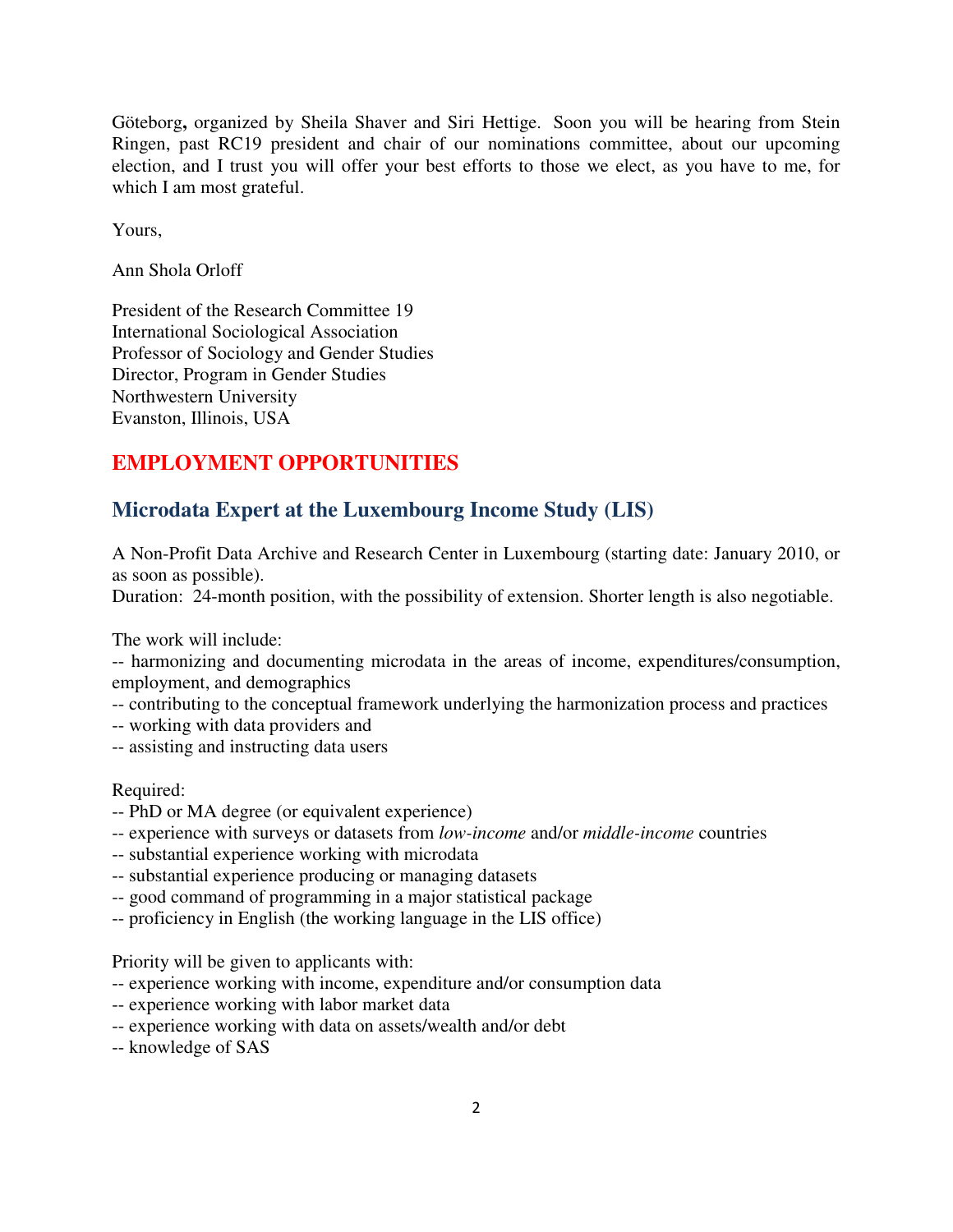Candidates are encouraged to apply from multiple disciplines, including economics, sociology, political science, social policy, social statistics, demography and related fields. Successful candidates will be granted some time to carry out research using the LIS data.

Applicants should submit a cover letter and curriculum vitae.

By email: Caroline de Tombeur at caroline@lisproject.org.

Or by mail:

Caroline de Tombeur Luxembourg Income Study, asbl 17, rue des Pommiers L-2343 Luxembourg

Please indicate required salary range in the cover letter. Applications will be considered until the position is filled. For more information about LIS, see our web site: www.lisproject.org.

### **Post-Doctoral Fellowship at the University of Bremen**

The research project 'Welfare States in Small Open Economies' at the Collaborative Research Center 597 'Transformations of the State', University of Bremen (Germany) is searching for a Postdoctoral Researcher (75 per cent).

This position offers the opportunity to work for the duration of at least one year (beginning in early 2010) in a comparative and interdisciplinary environment about questions of welfare state change and changes in 'statehood' more generally. It is anticipated that this project will provide the basis for an ongoing research program, and there will likely be an opportunity for extending employment beyond the end of December 2010. The project compares welfare state changes in small open economies since the mid-1970s and covers eight advanced OECD-countries. We conduct case studies in order to examine the potential influence of both socioeconomic and political factors on social policy change in the era of globalisation.

The candidate will be expected to provide expertise on the Dutch welfare states and comparative social policy research and to contribute to English-language publications.

Requirements: A doctoral degree in political science, sociology or a related field.

Candidates are expected to have an excellent academic record, a keen interest in research on the recent past and the future of the mature OECD-welfare state, as well as very good English communication skills. German language skills are not required. Skills in Dutch and experience in qualitative comparative work on the welfare state would be highly welcome. As the University of Bremen intends to increase the proportion of female employees in science women are particularly encouraged to apply. In case of equal personal aptitudes and qualification disabled persons will be given priority.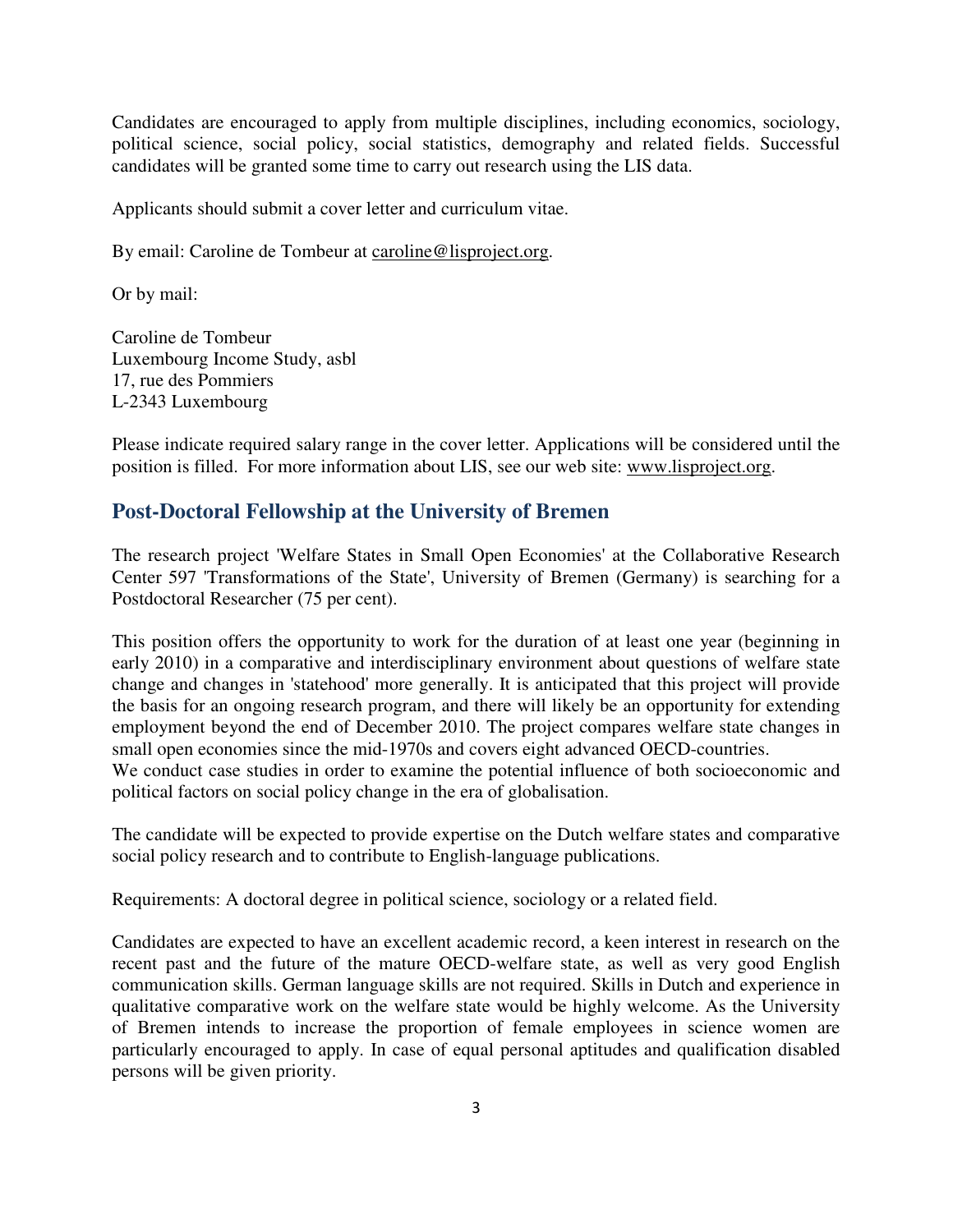Benefits: The Collaborative Research Center (CRC) 'Transformations of the State' is funded by the German Research Foundation (Deutsche Forschungsgemeinschaft) and is the first institution of that kind in the domain of political sciences in Germany. Its interdisciplinary and internationally-oriented character renders working at the CRC a stimulating research experience.

Application: Please send a letter of application, curriculum vitae and references before the 31 December 2009:

Prof. Dr. Stephan Leibfried Sonderforschungsbereich 597 "Staatlichkeit im Wandel" Universität Bremen Postfach 33 04 40 28334 Bremen Germany E-Mail: stlf@zes.uni-bremen.de

# **CALLS FOR PAPER**

### **Call for Papers: The Global Crises: Impact and Challenges for Social Security**

The 17th International Research Seminar of the Foundation for International Studies on Social Security (FISS) will take place at the Sigtunahöjden Conference Centre in Sigtuna, near Stockholm (Sweden), on 16 – 18 June 2010.

The seminar will be devoted to the consequences for social security of the financial and economic crisis in a changing world and will address the following questions: How has the social security sector responded? To what extent is the crisis placing an additional burden on systems' finances? Have social security systems succeeded in dealing effectively with the negative impacts of the crisis? Have the reforms of the past few years, including activation measures and changes to pensions and healthcare systems, proven effective? What lessons can be learnt for the future? The crisis has also made it apparent that today's societies will need to realign policies relatively quickly in order to protect the (global) environment and safeguard social cohesion, and to be able to cope adequately with growing migration flows. The seminar will focus on the role that social security might play in this respect, including addressing what kind of reforms are required and whether it is possible to identify best practices.

*Confirmed Keynote Speakers:* 

Tony Atkinson (Oxford University)

Anton Hemerijck (VU University Amsterdam)

Herwig Immervol (OECD)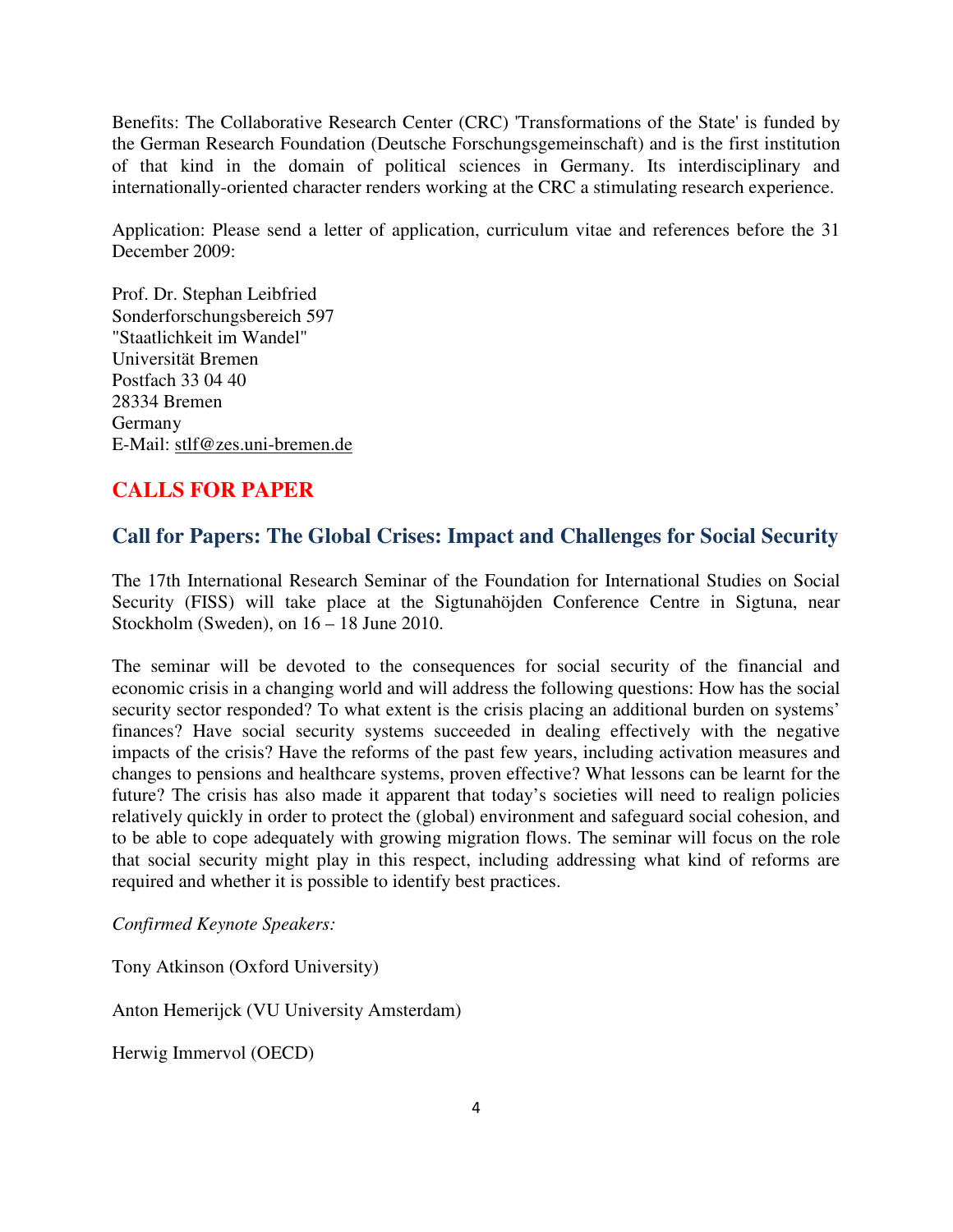FISS welcomes papers that address these and other relevant questions. Authors wishing to submit a paper for presentation at the seminar should submit by email attachment a title and an abstract of between 200 and 300 words in English before 25 January 2010 to the FISS Secretariat at: csb@ua.ac.be The file should have the lead author's surname in the title (e.g. Cantillon\_FISS\_2009).

Those who have submitted an abstract will be informed by 8 February 2010 whether their paper has been accepted and be given detailed formatting instructions. The full papers, which should be written in English, should be submitted to the FISS Secretariat at the Herman Deleeck Centre for Social Policy (University of Antwerp) no later than 15 May 2010, for distribution to the discussants and participants.

More information is available on the FISS webpage:

### http://fiss-socialsecurity.com/metadot/index.pl

### **35th Annual Meeting of the Social Science History Association**

Where and When: Chicago, Illinois, 18-21 November, 2010

Submission deadline: 15 February, 2010

"Power and Politics"

The 2010 Program Committee seeks panel proposals that will focus on *Power and Politics*. Power is a foundational concept in history and the social sciences, and just as clearly a contested one. Traditionally, the understanding of power as the capacity to enact one's will against resistance and images of the coercive, central state apparatus held sway, and these are still compelling visions. More recently, we have seen the emergence of a rather different conception of power as a diffuse set of forces, at work in the practices of everyday life, which may entangle actors in their own subjection. Here, the analysis of power has expanded to include the constitution of domination outside the formal polity, in forms of inequality and difference such as race, gender, or sexuality, or in terms of capillary processes working through classification systems, therapeutic discourses, and other technologies of regulation.

Similarly, notions of politics and the political are debated. Some focus on collective practices, formal and informal, directed at states, while others stress the ways in which "the personal is political," or examine individual or small scale acts of compliance, resistance or inauguration that may be carried into the polity. And which issues and relations are considered political is historically specific. Power and politics, then, have many faces, and we may trace their institutionalization in forms of rule and the formation of subjects in a broad array of spatial, national and historical contexts.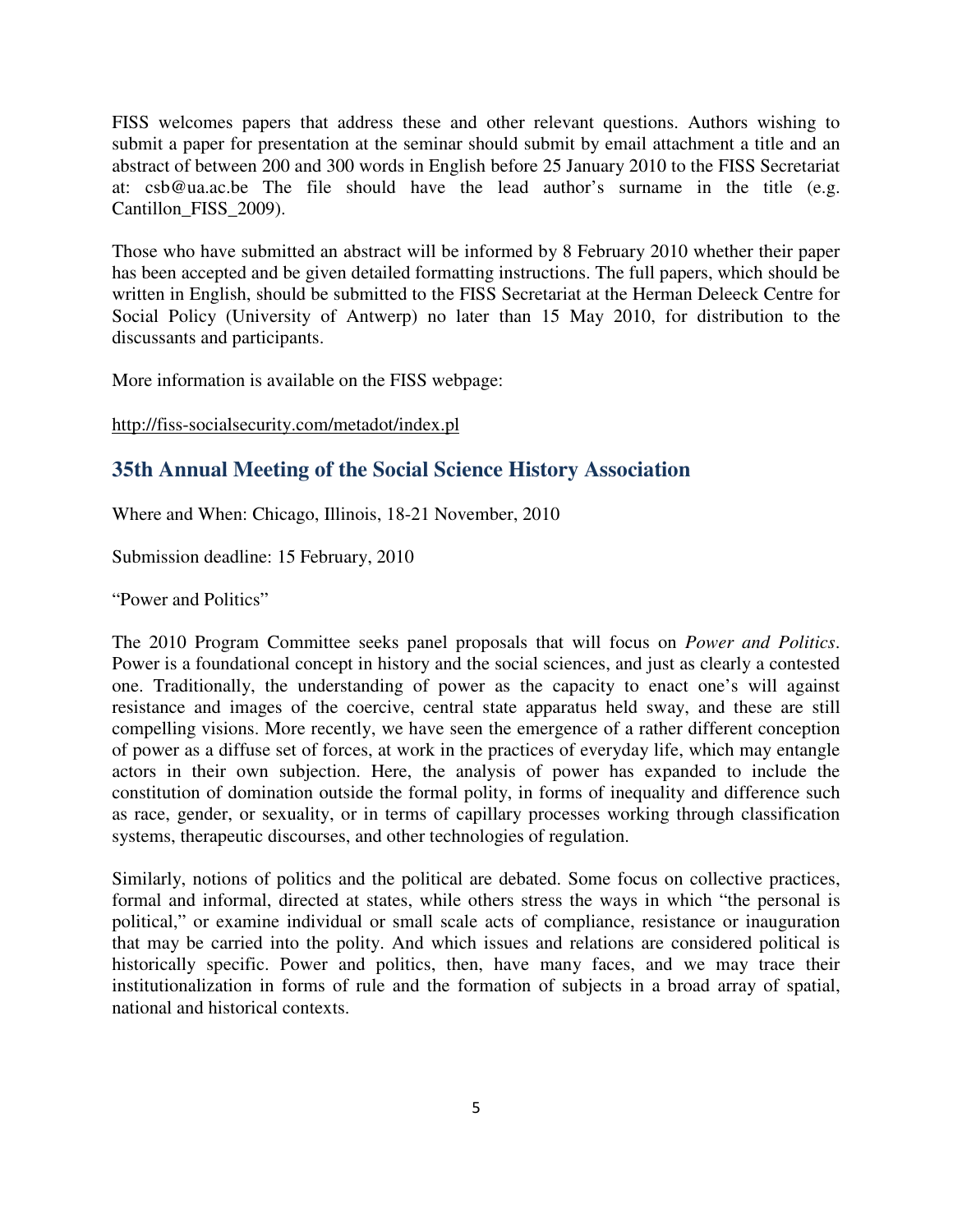As historical social scientists and social science historians, we hail from many traditions and disciplines. But we share common ground in the weight we assign to historicizing our understandings of power and politics. SSHA is a site in which we may use our collective intellectual resources and disciplinary traditions to help us to challenge foundational concepts and conventional understandings within our own fields. More broadly, still, we can ask what the streams of social science history and historical social science imply for understanding power and politics in today's world, and in the future.

The 2010 conference will be held in downtown Chicago, in the Palmer House Hilton. Chicago has served as a stage for some of America's most memorable political events and has a rich history as a site of civil rights, labor, feminist, anti-war, student and other social movement organizing; many are fascinated by its municipal politics, its role in national partisan battles, and its emergence as one of North America's global cities. Thus, we also encourage panels and papers organized around Chicago themes. *As ever, papers and panels on themes not related to the conference theme are also welcome.* 

#### *How to participate in the 2010 SSHA Program*

Starting in *December 2009*, proposals for individual papers and complete sessions will be accepted at http://ssha.org; the deadline for all submissions is *15 February 2010*. SSHA will continue to make competitive grants for graduate student travel, now with additional help from the *Charles and Louise Tilly Fund for Social Science History*, which will also support a graduate student paper prize.

#### *SSHA President for 2009-10*

Ann Shola Orloff, Northwestern University, ssha2010president@gmail.com

*Program Committee Co-Chairs for the 2010 Conference:* 

Monica Prasad, Northwestern University (Sociology), m-prasad@northwestern.edu Jennifer Mittelstadt, Pennsylvania State University (History), jlm71@psu.edu Kimberly Morgan, George Washington University (Government), kjmorgan@gwu.edu

### **Call for Papers: Joint NordWel and REASSESS International Summer School**

*State, Society & Citizen: Cross- and Multi-disciplinary Perspectives on Welfare State Development* (Odense, 15-20 August 2010)

NCoE NordWel and NCoE REASSESS in cooperation with the Centre for Welfare State Research, University of Southern Denmark, organize an international summer school in Odense, 15-20 August 2010.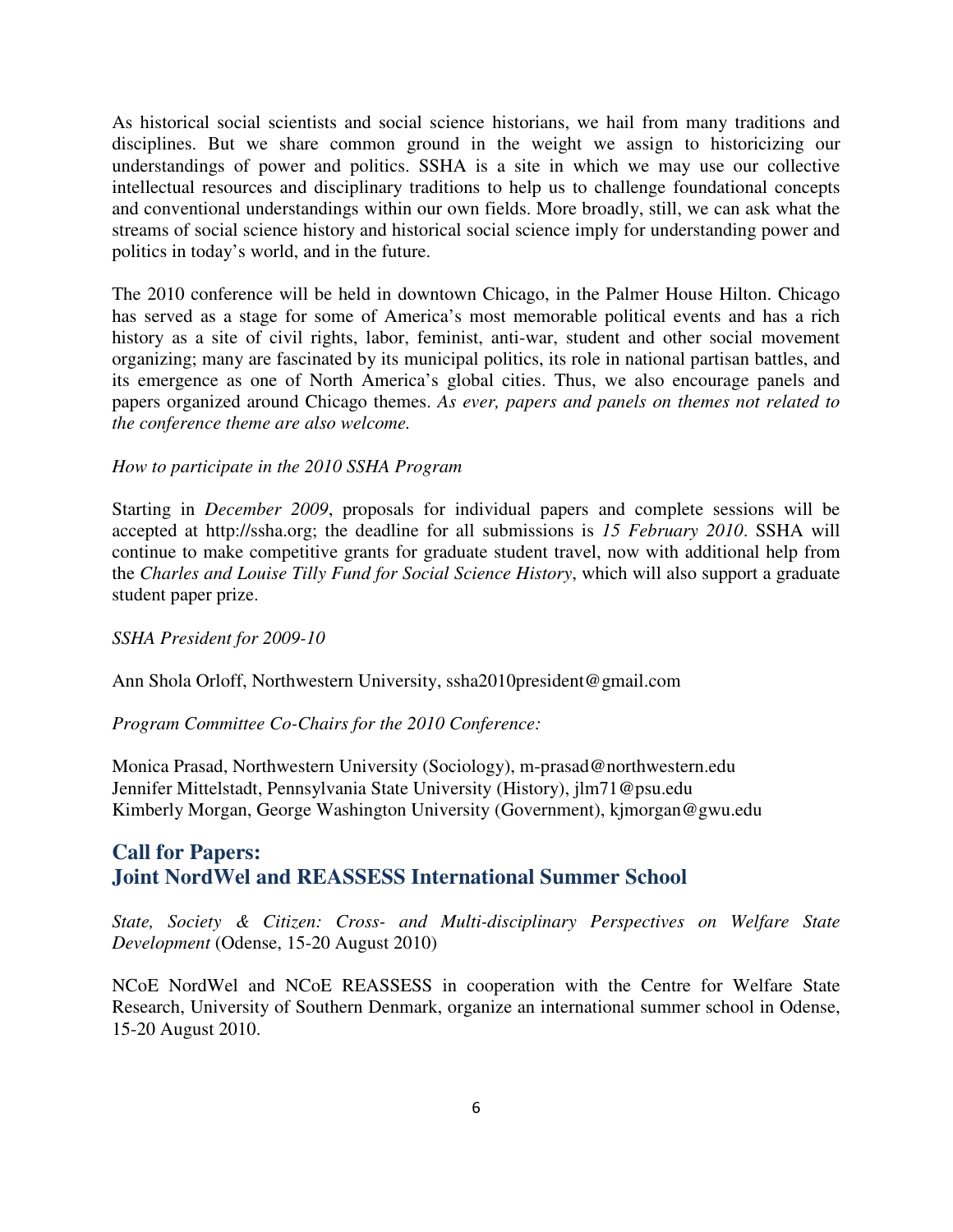Welfare states can be studied from a number of theoretical and methodological approaches, with various chronological perspectives and with a focus on different empirical phenomena. The aim of the summer school is to stimulate discussions across disciplines and thereby foster innovative cross-disciplinary and multi-perspective research.

To this purpose the Summer School brings together PhD students and well-established scholars in scientific exchanges.

Distinguished international scholars lecture in thematic sessions on: Religion & the Welfare State, Immigration & the Welfare State, The Service Sector in the Welfare State, as well as Agency & Welfare State Development.

The list of senior scholars, who have confirmed their participation, includes Bernhard Ebbinghaus (University of Mannheim), Bruno Palier (Sciences Po, Paris), Christine Trampusch (Bern University) Christoph Conrad (University of Geneva), Gerhard Ritter (Ludwig-Maximilians-Universität München), Gøsta Esping-Andersen (University Pompeu Fabra, Barcelona), Julia Lynch (University of Pennsylvania), Joakim Palme (Institute for Future Studies, Stockholm & Uppsala University), Marta Szebehely (Stockholm University), Noel Whiteside (University of Warwick), Olli Kangas (Kela, Helsinki), Philip Manow (University of Konstanz), Pirjo Markkola (Jyväskula University), Wim van Oorschot (Tilburg University), Bjørn Hvinden (Nova, Oslo), Pauli Kettunen (University of Helsinki), as well as Patrick Emmenegger, Klaus Petersen and Jon Kvist (all University of Southern Denmark, Odense).

We invite PhD students from different disciplinary backgrounds both within and outside the Nordic countries to participate in discussing the development of the welfare state, its preconditions, present status and how we ought to study it. PhD Students present their papers in parallel sessions and get feedback from senior scholars and junior colleagues.

We welcome paper proposals by PhD students on the themes of the thematic sessions as well as on welfare and the welfare state more generally. Papers are selected on basis of their quality. Papers can be written from a broad historical or contemporary perspective and from disciplines such as sociology, history, social policy, political science, and political philosophy.

### *Course Fee*

The Course fee is 100 Euros. Accommodation is financed by NCoE NordWel and NCoE REASSESS. It is possible to apply for a travel grant after confirmation of acceptance.

#### *How to Apply*

PhD students interested in participating in the summer school should send an abstract (½ page) for a paper proposal and a short biography (including list of publications) by email no later than 1 February 2010 to coordinator Tina Drejer: tidr@sam.sdu.dk.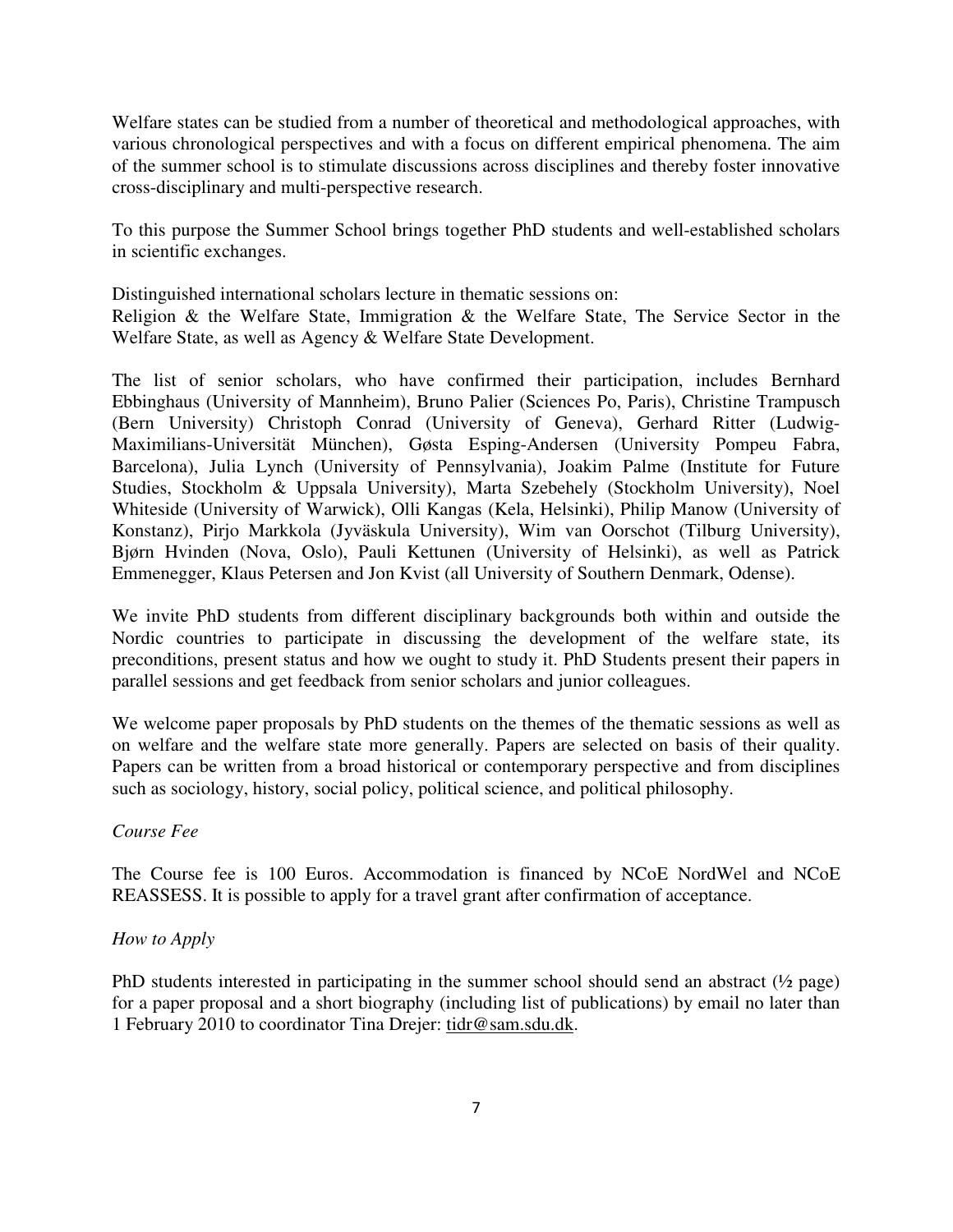For inquiries, please contact the organizing committee:

Assistant professor Patrick Emmenegger: emm@sam.sdu.dk <mailto:emm@sam.sdu.dk>

Professor Jon Kvist: kvi@sam.sdu.dk <mailto:kvi@sam.sdu.dk>

Professor Klaus Petersen: klaus.petersen@hist.sdu.dk <mailto:klaus.petersen@hist.sdu.dk>

### **NEW BOOKS**

# **Farley Brathwaite (ed.). 2009.** *Social Protection Policy in the Caribbean: From Social Assistance to Social Development***. Kingston (Jamaica): Ian Randle Publishers.**

This book offers an extended analysis of social vulnerability in the Caribbean region, traces and outlines the development of social policy in the region, and examines a range of social protection instruments (the main provisions, and their impact) which have been developed to address vulnerability in the area. The final chapter explores some ideas for a new social protection policy framework for the Caribbean region.

### *Contents:*

- -Vulnerability in the Caribbean
- -The Development of Social Policy in the Caribbean
- -Social Protection in the Caribbean
- -A Social Protection Policy Framework for the Caribbean

-Bibliography

You can order this book online here: http://www.ianrandlepublishers.com/

### **Hannele Forsberg and Teppo Kröger (eds). 2009.** *Social Work and Child Welfare Politics: Through Nordic Lenses***. Bristol: Policy Press.**

Children and families are at the heart of social work all over the world, but, until now Nordic perspectives have been rare in the body of English-language child welfare literature. Is there something that makes child welfare ideas and practices that are in use in the Nordic countries characteristically 'Nordic'? If so, what kinds of challenges do the current globalization trends pose for Nordic child welfare practices, especially for social work with children and families?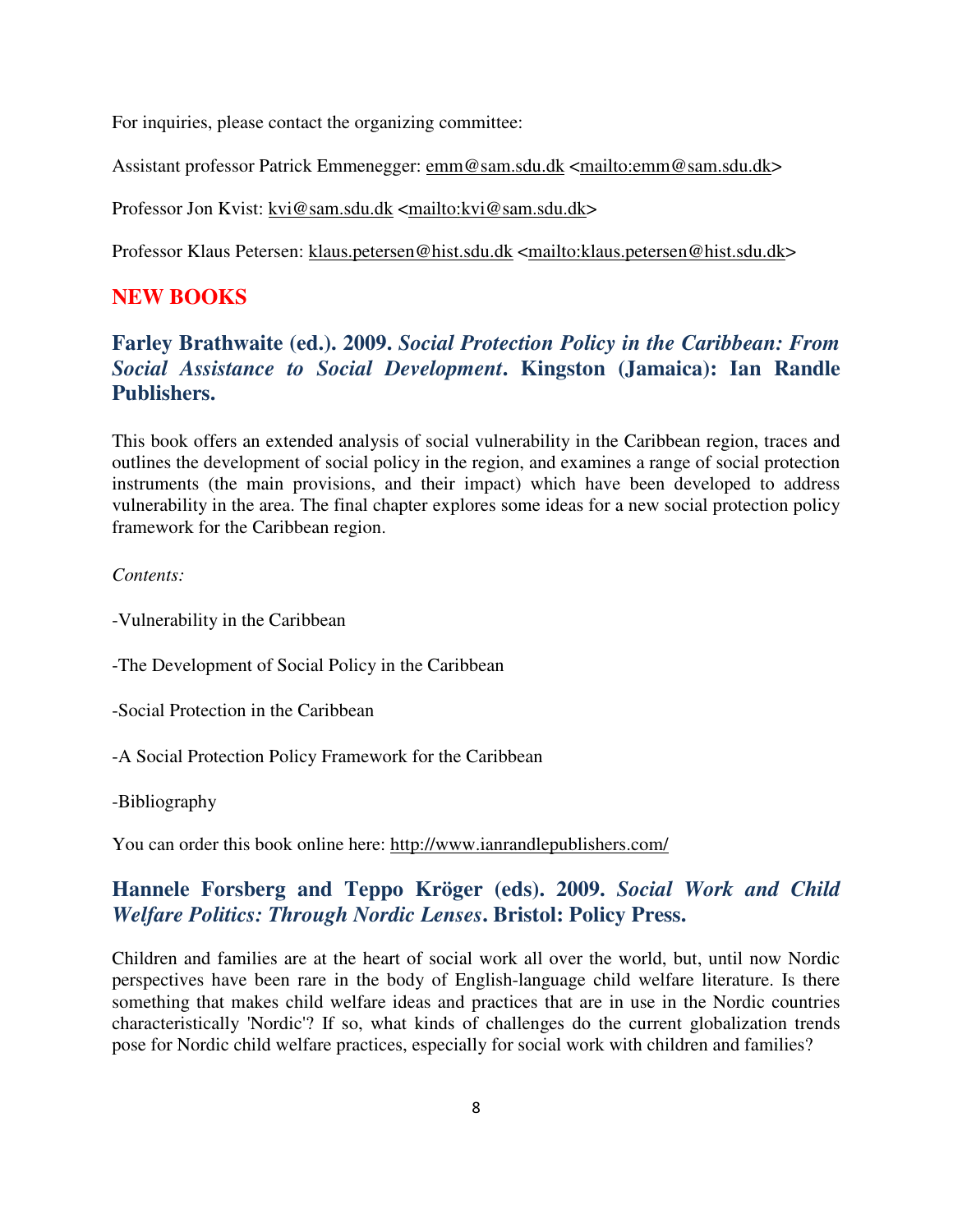Covering a broad range of child welfare issues, this edited collection provides examples of Nordic approaches to child welfare, looking at differences between Nordic states as well as the similarities. It considers, and critically examines, the particular features of the Nordic welfare model - including universal social care services that are available to all citizens and family policies that promote equality and individuality - as a resource for social work with children and families. Drawing on contemporary research and debates from different Nordic countries, the book examines how social work and child welfare politics are produced and challenged as both global and local ideas and practices. "Social work and child welfare politics" is aimed at academics and researchers in social work, childhood studies, children's policy and social policy, as well as social work practitioners, policy makers and service providers, all over the world who are interested in Nordic experiences of providing care and welfare for families with children. More information: www.policypress.co.uk

### **Gerard Quinn and Lisa Waddington (eds). 2009.** *The European Yearbook of Disability Law***. Antwerp: Intersentia.**

This new Yearbook reviews the significant developments at European level regarding disability law and policy. The field of disability law and policy is both new and rapidly expanding at European level. It covers a disparate range of subject areas including non-discrimination, transport, education, employment and housing. For the first time, the Yearbook draws all of the relevant developments together and provides an indispensable reference work for lawyers, public policy analysts, researchers, government agencies and civil society groups.

The Yearbook contains a series of essays on current challenges and developments from senior analysts and academics in the field. It aims to provide critical insight in the evolution of European disability law and policy and offers an analysis of pressing challenges in a broad range of fields.

The core of the Yearbook consists of a review of the preceding year's significant events, as well as policy and legal developments within the institutions of the European Union. It reviews major EU policy developments, studies and other publications, legislative proposals, and nondiscrimination case law from the European Court of Justice, as well as the outcomes of major conferences and other relevant events.

The Yearbook also reviews the relevant developments on disability issues within the Council of Europe and recounts for example, the work of the Committee of Ministers, the emerging case law of the European Court of Human Rights, the growing disability jurisprudence of the European Social Charter as well as developments within the other treaty monitoring bodies of the Council of Europe, such as the Committee for the Prevention of Torture and the Framework Convention for the Protection of Minorities.

The relevant work of other European level bodies in the field of disability including the OECD and the European Conference of Transport Ministers, especially with respect to emergency planning and disability, is also reviewed. An account is given of the relevant activities of various European level civil society groups including principally the European Disability Forum, the European Coalition for Community Living, and the Mental Disability Advocacy Group.